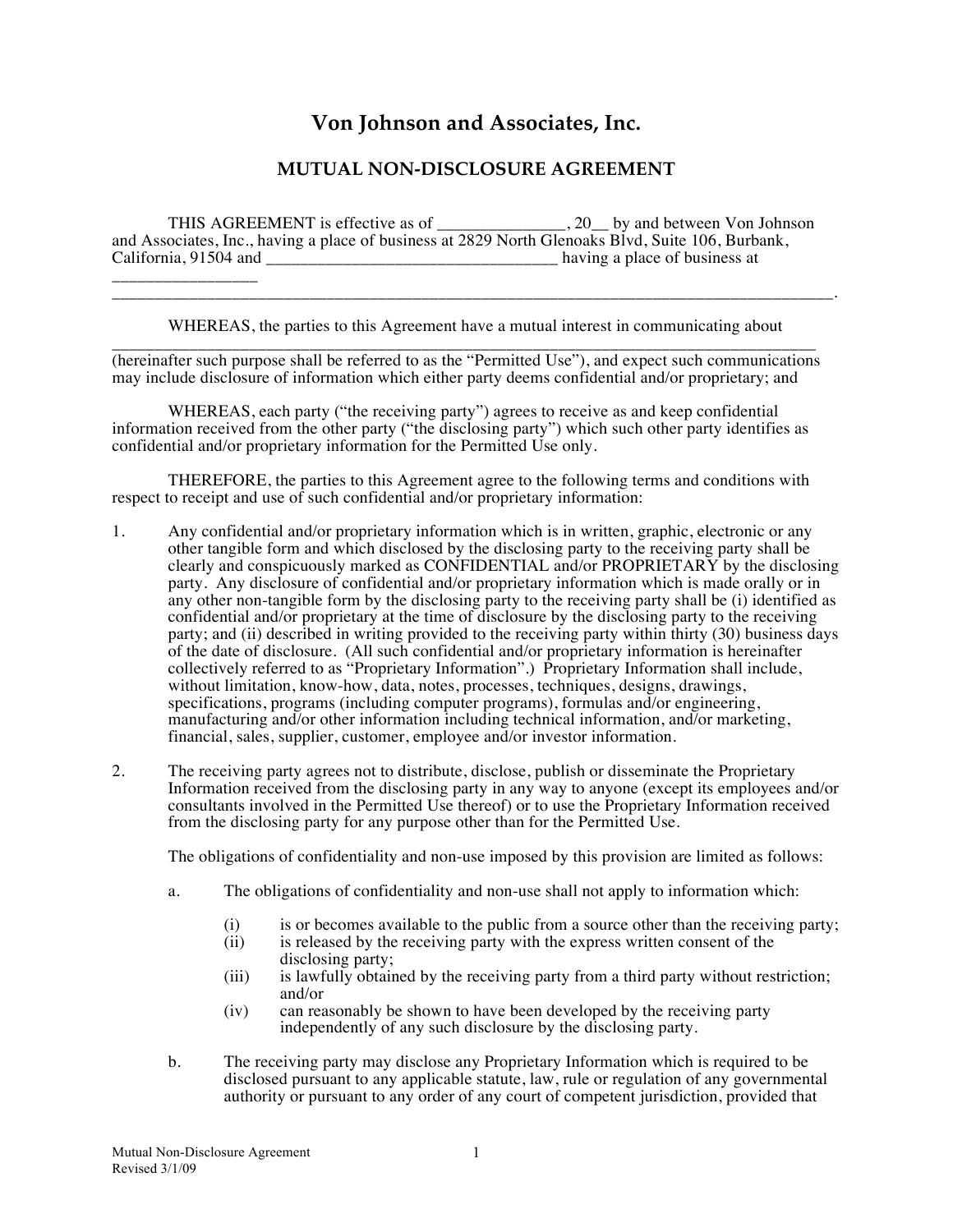the receiving party shall advise the disclosing party in a timely manner prior to making any such disclosure to enable the disclosing party to apply for such legal protection as may be available with respect to the confidentiality of the Proprietary Information.

- 3. The receiving party shall ensure that suitable undertakings of confidentiality and non-use are imposed with respect to the Proprietary Information received from the disclosing party upon its present employees and/or consultants, as well as upon it future employees and/or consultants, both for the period of their employment (and/or term of consulting) and for a period of time thereafter sufficient to satisfy the obligations of confidentiality and non-use set forth in this Agreement.
- 4. All Proprietary Information provided by the disclosing party to the receiving party shall remain the property of the disclosing party and shall be promptly returned to the disclosing party by the receiving party upon receipt of a written request therefore from the disclosing party.
- 5. The term of this Agreement shall be one (1) year from the effective date of this Agreement. However, the obligations under this Agreement shall survive termination or expiration of this Agreement for a period of five (5) years after the date any Proprietary Information is received by the receiving party from the disclosing party.
- 6. This Agreement shall be governed by and construed, and any claim or controversy arising with respect thereto shall be determined, in accordance with the laws and in the competent courts of the State of California (excluding its body of law controlling conflict of laws).
- 7. This Agreement does not in any way convey to the receiving party any right or license with respect to any Proprietary Information provided by the disclosing party, except that the receiving party may use the Proprietary Information received from the disclosing party for the Permitted Use.
- 8. Nothing in this Agreement, or in the communications held pursuant thereto (unless agreed to in writing and signed by a duly authorized representative of the party to be bound thereby), shall be construed as obligating either party to any additional or future course of dealing.
- 9. This Agreement shall be binding upon and inure to the benefit of the parties, their successors and assigns.